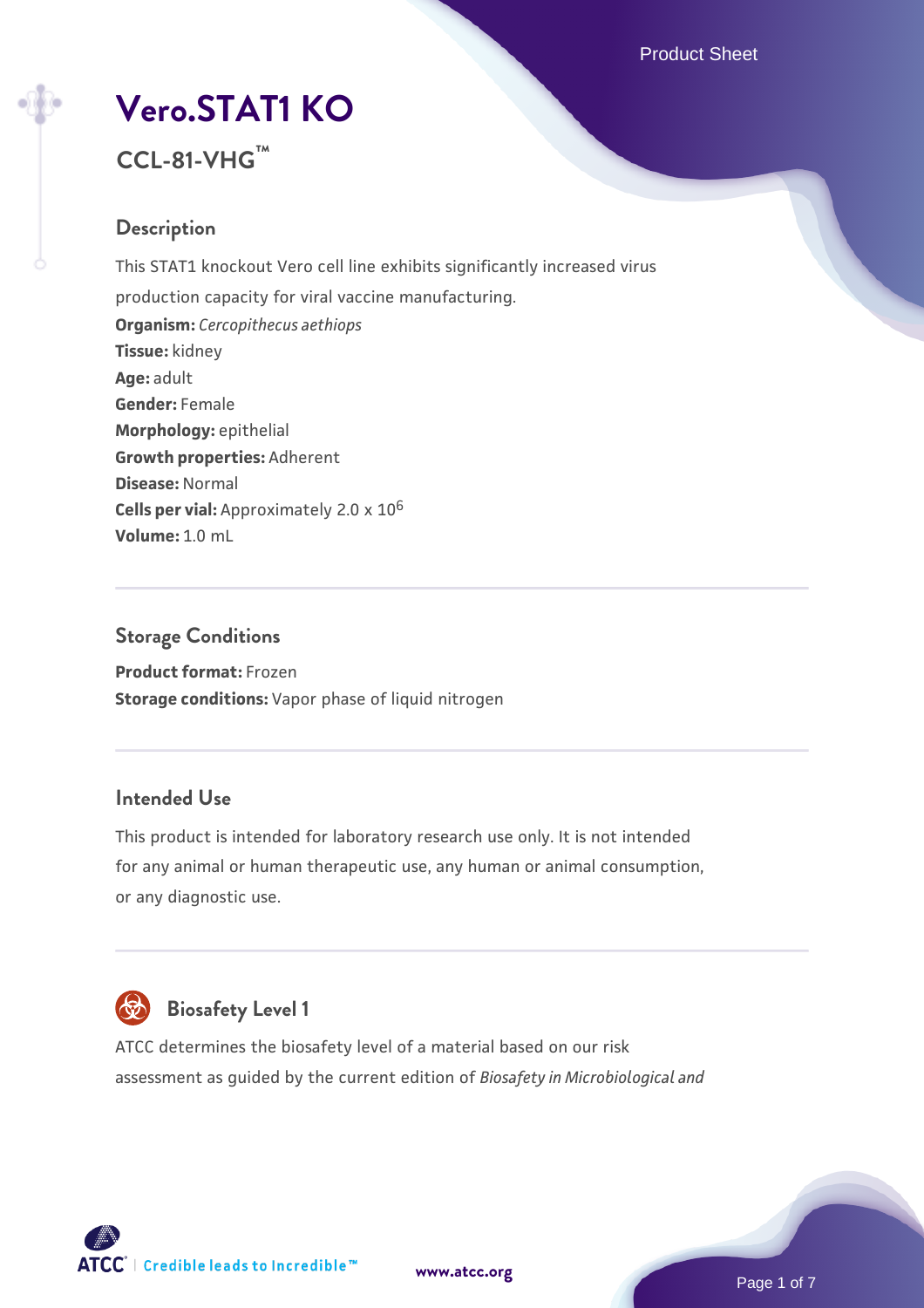## **[Vero.STAT1 KO](https://www.atcc.org/products/ccl-81-vhg)** Product Sheet **CCL-81-VHG**

*Biomedical Laboratories (BMBL)*, U.S. Department of Health and Human Services. It is your responsibility to understand the hazards associated with the material per your organization's policies and procedures as well as any other applicable regulations as enforced by your local or national agencies.

ATCC highly recommends that appropriate personal protective equipment is always used when handling vials. For cultures that require storage in liquid nitrogen, it is important to note that some vials may leak when submersed in liquid nitrogen and will slowly fill with liquid nitrogen. Upon thawing, the conversion of the liquid nitrogen back to its gas phase may result in the vial exploding or blowing off its cap with dangerous force creating flying debris. Unless necessary, ATCC recommends that these cultures be stored in the vapor phase of liquid nitrogen rather than submersed in liquid nitrogen.

# **Certificate of Analysis**

For batch-specific test results, refer to the applicable certificate of analysis that can be found at www.atcc.org.

## **Growth Conditions**

**Temperature:** 37°C **Atmosphere:** 95% Air, 5% CO2

# **Handling Procedures**

#### **Unpacking and storage instructions:**

1. Check all containers for leakage or breakage.

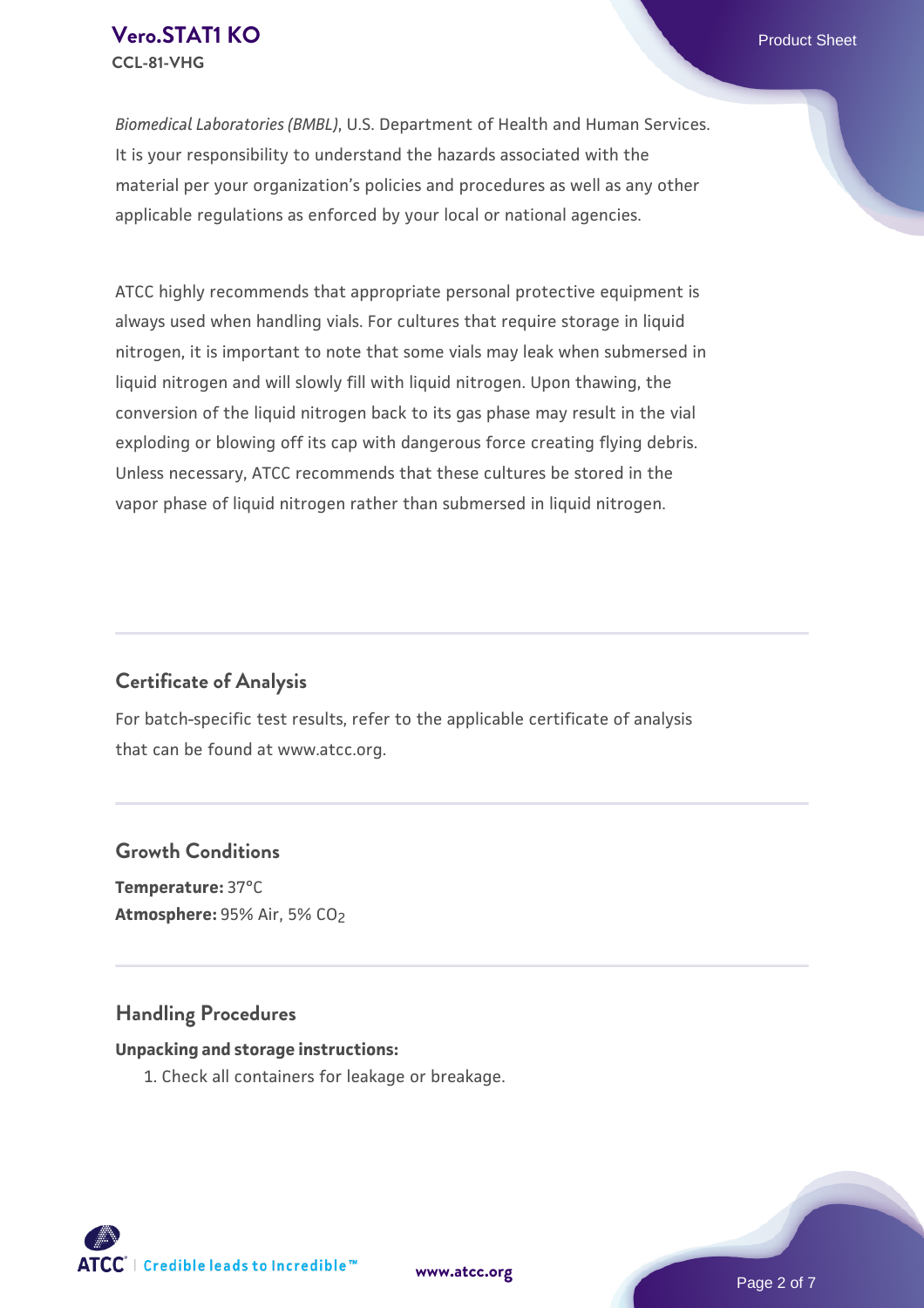2. Remove the frozen cells from the dry ice packaging and immediately place the cells at a temperature below -130°C, preferably in liquid nitrogen vapor, until ready for use.

**Complete medium:** The base medium for this cell line is ATCC-formulated Eagle's Minimum Essential Medium (EMEM; ATCC 30-2003). To make the complete growth medium, add the following components to the base medium: Fetal Bovine Serum (FBS; ATCC 30-2020) to a final concentration of 10%.

#### **Handling Procedure:**

To ensure the highest level of viability, thaw the vial and initiate the culture as soon as possible upon receipt. If upon arrival, continued storage of the frozen culture is necessary, it should be stored in liquid nitrogen vapor phase and not at -70°C. Storage at -70°C will result in loss of viability.

- 1. Thaw the vial by gentle agitation in a 37°C water bath. To reduce the possibility of contamination, keep the O-ring and cap out of the water. Thawing should be rapid (approximately 2 minutes).
- 2. Remove the vial from the water bath as soon as the contents are thawed, and decontaminate by dipping in or spraying with 70% ethanol. All of the operations from this point on should be carried out under strict aseptic conditions.
- 3. Transfer the vial contents to a centrifuge tube containing 9.0 mL complete culture medium. and spin at approximately 125 x *g* for 5 to 7 minutes.
- 4. Resuspend cell pellet with the recommended complete medium (see the specific batch information for the culture recommended dilution ratio). It is important to avoid excessive alkalinity of the medium during recovery of the cells. It is suggested that, prior to the addition of the vial contents, the culture vessel containing the complete growth medium be placed into the incubator for at least 15 minutes to allow the medium to reach its normal pH (7.0 to 7.6). pH (7.0 to 7.6).
- 5. Incubate the culture at 37°C in a suitable incubator. A 5% CO<sub>2</sub> in air atmosphere is recommended if using the medium described on this product sheet.

#### **Subculturing procedure:**

Volumes used in this protocol are for 75 cm2 flask; proportionally reduce or

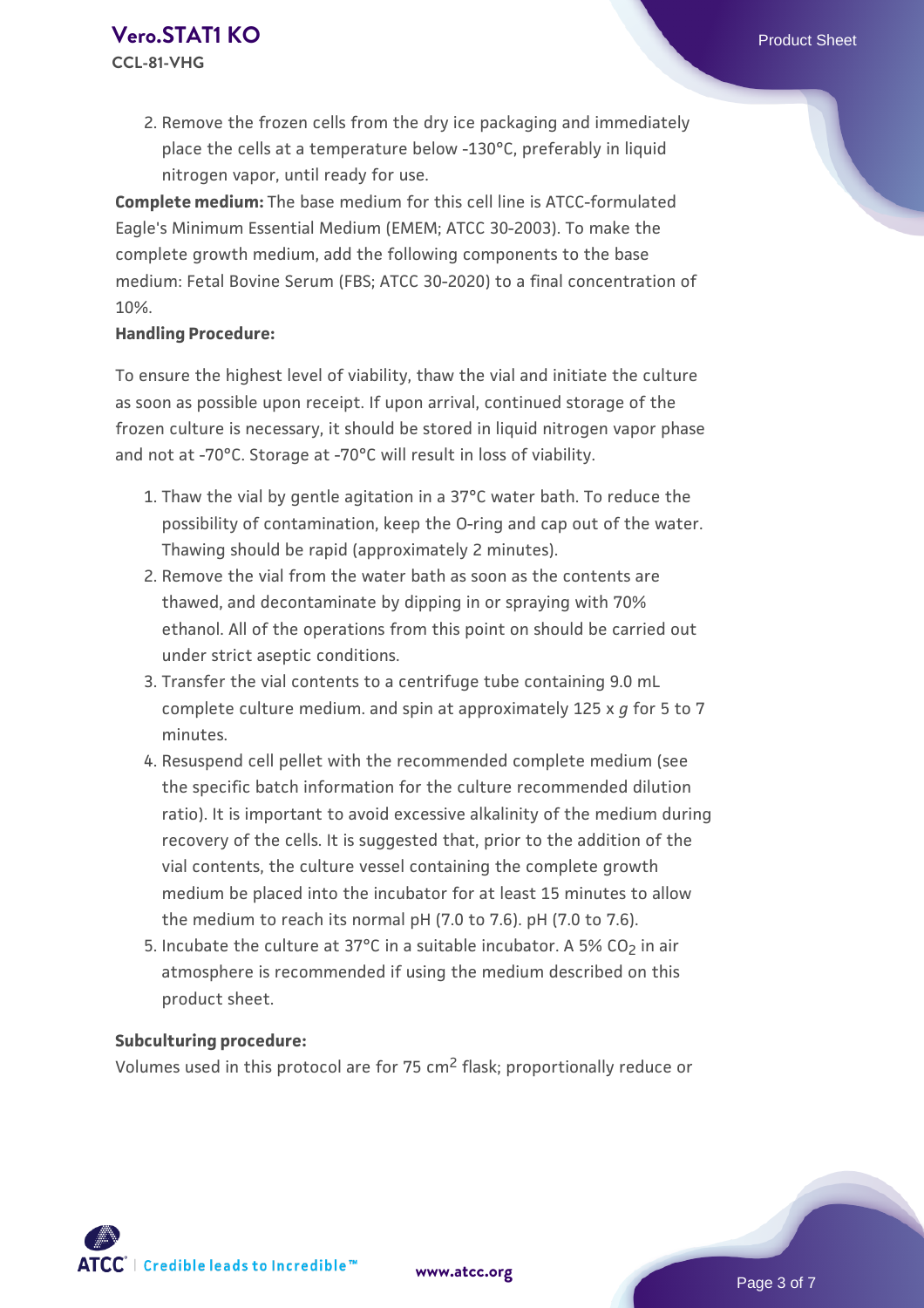## **[Vero.STAT1 KO](https://www.atcc.org/products/ccl-81-vhg)** Product Sheet **CCL-81-VHG**

increase amount of dissociation medium for culture vessels of other sizes. Corning® T-75 flasks (catalog #430641) are recommended for subculturing this product.

- 1. Remove and discard culture medium.
- 2. Briefly rinse the cell layer with 0.25% (w/v) Trypsin- 0.53 mM EDTA solution to remove all traces of serum that contains trypsin inhibitor.
- 3. Add 2.0 to 3.0 mL of Trypsin-EDTA solution to flask and observe cells under an inverted microscope until cell layer is dispersed (usually within 5 to 15 minutes).

Note: To avoid clumping do not agitate the cells by hitting or shaking the flask while waiting for the cells to detach. Cells that are difficult to detach may be placed at 37°C to facilitate dispersal.

- Add 6.0 to 8.0 mL of complete growth medium and aspirate cells by 4. gently pipetting.
- 5. Add appropriate aliquots of the cell suspension to new culture vessels. Cultures can be established between 2 x  $10^4$  and 4 x  $10^4$  viable cells/cm 2.

6. Incubate cultures at 37°C.

**Interval:** Maintain cultures at a cell concentration between 2 X 10<sup>4</sup> and 1.6 X  $10<sup>5</sup>$  cell/cm<sup>2</sup>.

**Subcultivation Ratio:** A subcultivation ratio of 1:3 to 1:6 is recommended **Medium Renewal:** 2 to 3 times per week

**Reagents for cryopreservation:** Complete growth medium supplemented with 5% (v/v) DMSO (ATCC 4-X)

# **Material Citation**

If use of this material results in a scientific publication, please cite the material in the following manner: Vero.STAT1 KO (ATCC CCL-81-VHG)

### **References**

References and other information relating to this material are available at www.atcc.org.



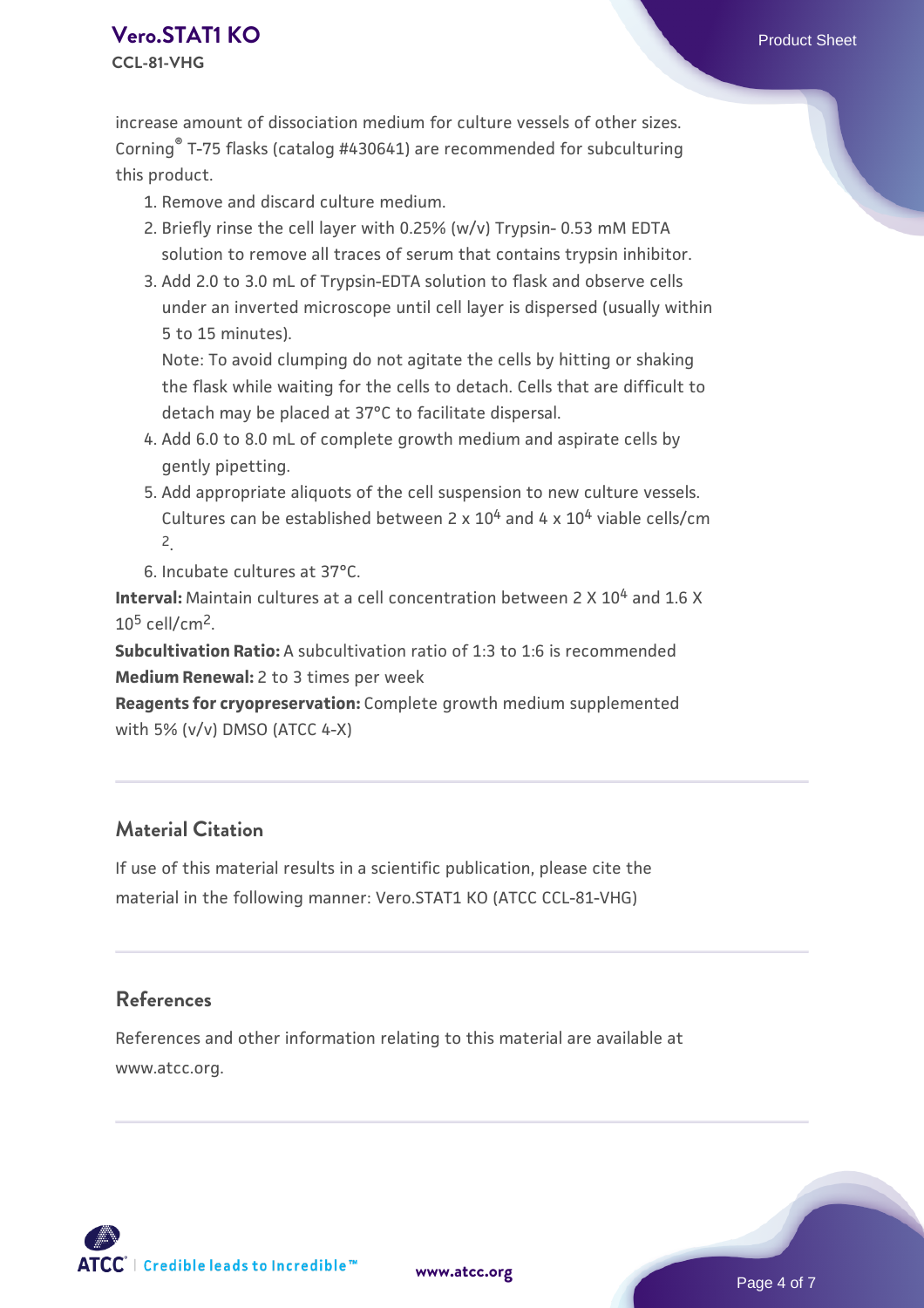# **Warranty**

The product is provided 'AS IS' and the viability of ATCC® products is warranted for 30 days from the date of shipment, provided that the customer has stored and handled the product according to the information included on the product information sheet, website, and Certificate of Analysis. For living cultures, ATCC lists the media formulation and reagents that have been found to be effective for the product. While other unspecified media and reagents may also produce satisfactory results, a change in the ATCC and/or depositor-recommended protocols may affect the recovery, growth, and/or function of the product. If an alternative medium formulation or reagent is used, the ATCC warranty for viability is no longer valid. Except as expressly set forth herein, no other warranties of any kind are provided, express or implied, including, but not limited to, any implied warranties of merchantability, fitness for a particular purpose, manufacture according to cGMP standards, typicality, safety, accuracy, and/or noninfringement.

# **Disclaimers**

This product is intended for laboratory research use only. It is not intended for any animal or human therapeutic use, any human or animal consumption, or any diagnostic use. Any proposed commercial use is prohibited without a license from ATCC.

While ATCC uses reasonable efforts to include accurate and up-to-date information on this product sheet, ATCC makes no warranties or representations as to its accuracy. Citations from scientific literature and patents are provided for informational purposes only. ATCC does not warrant that such information has been confirmed to be accurate or complete and the customer bears the sole responsibility of confirming the accuracy and completeness of any such information.

This product is sent on the condition that the customer is responsible for and assumes all risk and responsibility in connection with the receipt, handling,



**[www.atcc.org](http://www.atcc.org)**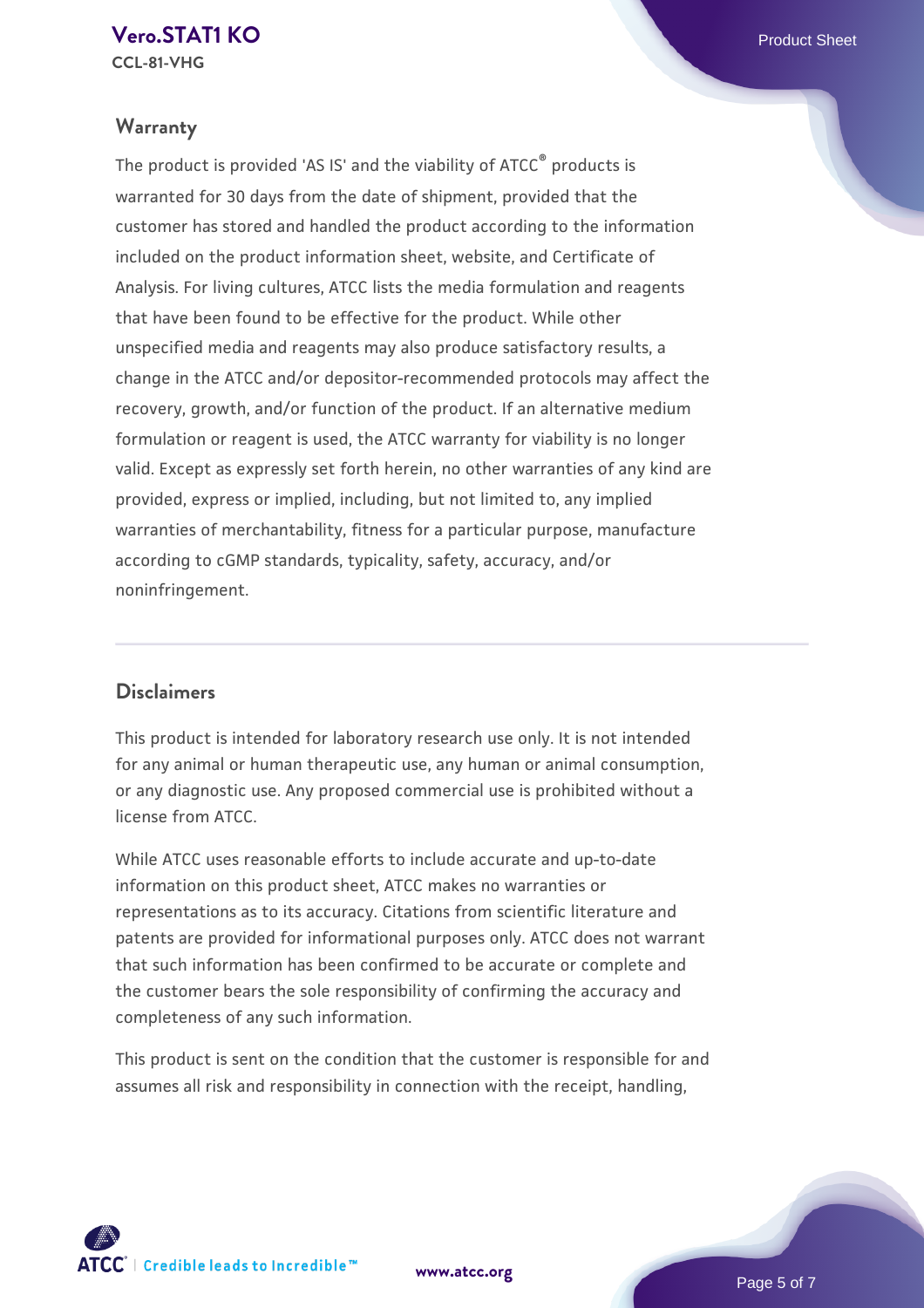storage, disposal, and use of the ATCC product including without limitation taking all appropriate safety and handling precautions to minimize health or environmental risk. As a condition of receiving the material, the customer agrees that any activity undertaken with the ATCC product and any progeny or modifications will be conducted in compliance with all applicable laws, regulations, and guidelines. This product is provided 'AS IS' with no representations or warranties whatsoever except as expressly set forth herein and in no event shall ATCC, its parents, subsidiaries, directors, officers, agents, employees, assigns, successors, and affiliates be liable for indirect, special, incidental, or consequential damages of any kind in connection with or arising out of the customer's use of the product. While reasonable effort is made to ensure authenticity and reliability of materials on deposit, ATCC is not liable for damages arising from the misidentification or misrepresentation of such materials.

Please see the material transfer agreement (MTA) for further details regarding the use of this product. The MTA is available at www.atcc.org.

# **Copyright and Trademark Information**

© ATCC 2021. All rights reserved.

ATCC is a registered trademark of the American Type Culture Collection.

## **Revision**

This information on this document was last updated on 2022-06-14

# **Contact Information**

ATCC 10801 University Boulevard Manassas, VA 20110-2209 USA